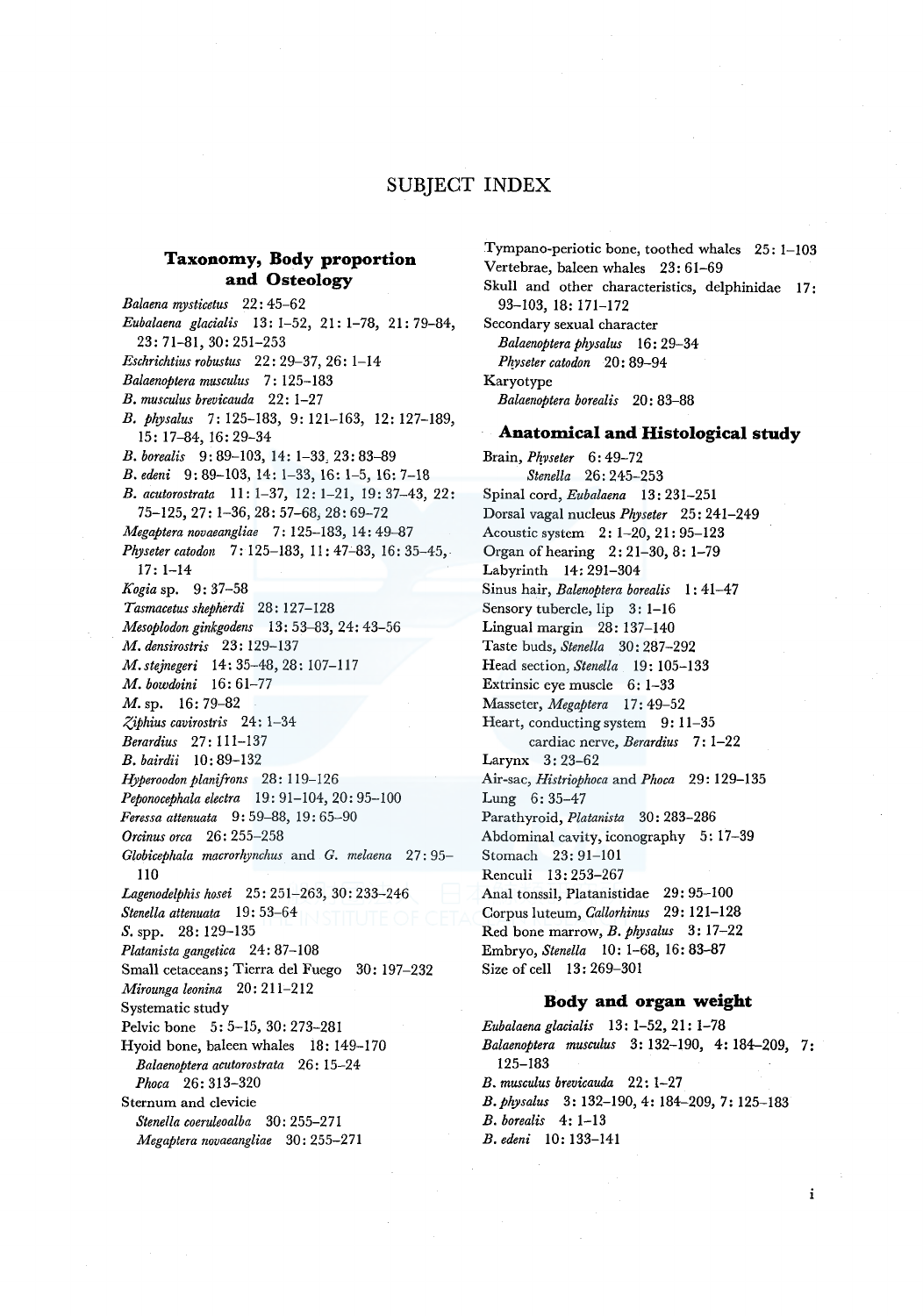ii

*B. acutorostrata* 22: 75-125 *Megaptera novaeangliae* 7: 125-183, 14: 49-87 *Physeter catodon* 4: 1-13, 7: 125-183 *Mesoplodon ginkgodens* 24: 43-56 *Lagenodelphis hosei* 25: 251-263 *Stenella attenuata* 26: 157-226 *Platanista gangetica* 24: 87-108, 26: 265-270 *Pontoporia blainvillei* 26: 265-270 *Mirounga leonina* 20: 211-212

## **Age determination**

Crystalline lens 3: 132-190, 4: 115-161

- Baleen plates 4: 162-183, 6: 133-152
- Ear plug 12: 23-32, 14: 107-135, 17: 37-48, 18: 29-48
- Baleen whales 7:87-119
- *Balaenoptera physalus* 13: 155-169, 18: 49-88, 20: 17-82
- *Physetercatodon* 13: 135-153, 17: 15-35, 20: 1-16
- *Berardius bairdii* 29: 1-20
- *Stenella coeruleoalba* 8: 133-146, 24: 57-79, 28: 73- 106, 29: 21-48
- *S. attenuata* 26: 157-226, 28: 73-106
- *Callorhinus ursinus* 17: 191-195
- *Platanista gangetica* 24: 87-108
- *Dugong dugon* 30: 306-

## **Population study**

*Eubaleana glacialis* 13: 1-52, 21: 1-78

- *Eschrichtius robustus* 5: 71-79, 13: 201-205, 22: 29- 37, 22: 39-43, 26: 1-14
- *Balaenoptera musculus* 3: 132-190, 4: 27-113, 5: 91- 167, 6: 73-131, 7: 125-183, 8: 147-213
- *B. physalus* 3: 119-131, 3: 132-190, 4: 27-113, 5: 91-167, 6: 73-131, 7: 125-183, 8: 147-213, 11: 85-98, 12: 103-125, 13: 97-133, 13: 155-169, 15: 85-142, 17: 53-65, 18: 1-27, 18: 49-88
- *B. borealis* 3: 119-131, 4: 27-113, 9: 89-103, 22: 63-74
- *B. edeni* 3: 106-118, 3: 119-131, 9: 89-103, 9: 165-177, 10: 79-87, 14: 1-33, 16: 7-18, 28: 1-35, 30: 293-302
- *B. acutorostrata* II: 1-37, 11: 181-189, 19: 37-43, 22:75-125,27:37-59
- *Megaptera novaeangliae* 4: 27-113, 6: 73-131, 7: 125-183, 8: 81-102, 8: 147-213, 14: 49-87, 15: 1-16, 16: 19-28,29:59-85, 30:247-249
- *Physeter catodon* 3: 106-118, 3: 119-131, 4: 27-113, 6: 153-165, 7: 121-124, 7: 125-183, 8: 147-213, 10: 143-149, 11: 39-46, 13: 135-153, 17: 15-35, 19: 1-35, 20: 1-16, 23: 1-25.
- *Ziphius cavirostris* 10: 89-132, 24: 35-41

*Berardius* 27: 111-137 *B. bairdii* 10: 89-132, 13: 213-214, 23: 111-122, 29: 1-20 *Orcinus orca* 13: 85-96 *Globicephala macrorhynchus* and *G. melaena* 27: 95- 110 *Stenella coeruleoalba* 12: 191-192, 22: 159-162, 24: 57-79, 26: 227-243, 28: 73-106, 29: 21-48, 30: 65-115 *S. attenuata* 26: 157-226, 26: 227-243, 28: 73-106 *Platanista gangetica* 24: 87-108, 24: 109-115, 27: 81-94, 29: 87-94 *Phocoenoides dalli* 30: 1-64 *Lagenodelphis hosei* 30: 233-246 School, baleen whales 18: 89-110 Corpora albicantia 18: 123-148 Virginal band 21:85-94 Counting and measuring, baleen and ventral grooves 25:279-292 Baleen, function 28: 37-55 Underwater sound 23: 123-128 Epimeletic behavior 28: 141-143 Marking dolphin 20: 101-107, 24: 81-85 Human activity disturbing whales 29: 113-120 History, whaling 21: 125-129 Color pattern, *Phoca* 25: 301-310 Growth, *Phoca* 24: 127-144 Pelage, *Historiophoca* 28: 187-197 Occurrence, phocid seals 28: 175-185 Diving depth, *Callorhinus* 24: 145-148

Serology 7:69-77, 8: 103-125, 9: 105-120, II: 85-98, 13: 171-184, 14: 89-100, 14: 101-106, 15: 85-142, 17: 53-65, 17: 67-77, 18: 1-27

#### **Food and feeding**

(See also population study)

- Baleen whales 5: 81-90, 12: 33-89, 13: 193-199, 14: 149-290, 16: 89-103, 17: 157-170, 19: 45-51, 20: 109-155
- *Balaenoptera borealis* 22: 127-152, 22: 153-158, 25: 219-236,26:25-144

*B. edeni* 7: 79-85, 29: 49-58

- *Eschrichtius robustus* 22: 39-43
- *Physeter catodon* 5: 81-90, 11: 139-151, 11: 153- 161, 18: 111-122, 28: 145-151
- *Orcinus orca* 29: 107-111
- *Stenella coeruleoalba* 25: 265-275
- Antarctic fish from stomach 12: 225-233
- Stone and alien from stomach 17: 83-91
- Stomach content in relation to chasing time 23: 27-36
- Energy budget 27: 61-79